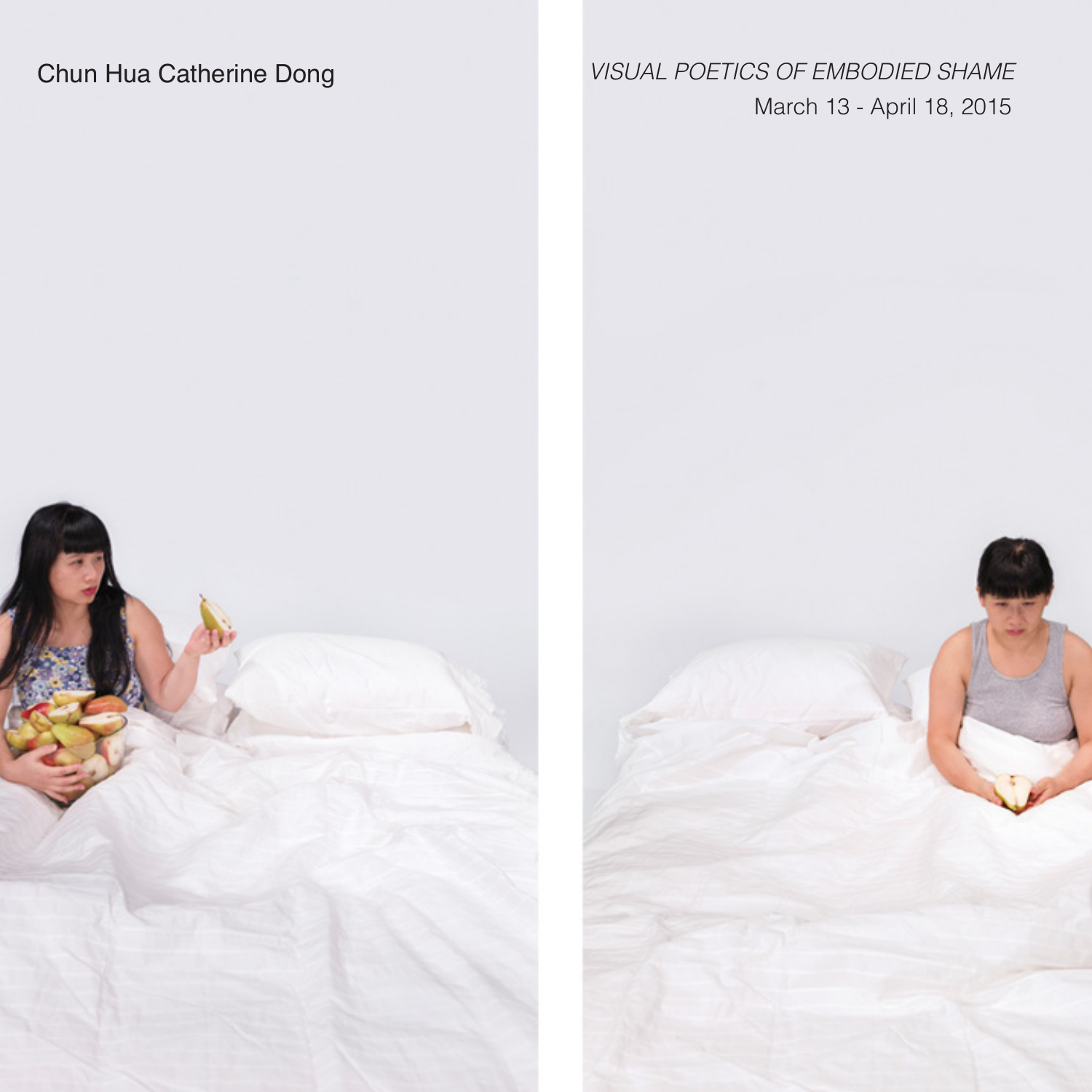## Constructing the Diaspora: To Visually Embody Shame and "Chineseness"

What does it mean to be Chinese? Furthermore, what does it mean to be Chinese and female in Canada?

In Chun Hua Catherine Dong's solo exhibition, Visual Poetics of Embodied Shame, culture is used as visual shorthand to unpack what it means to be both Chinese and female in a white hegemony, carrying the burden of representation. Throughout, there is a sense of displacement and disorientation as culture is frozen in time and space. By presenting several symbols as part and parcel of "traditional" Chinese culture, Dong presents culture as a tool to work through her own emotional trauma and anxiety. The body, particularly the ethnic and gendered body, is inherently political, and the artist plays with this aspect to challenge both viewer and herself, refusing to place either at ease.

Although the artist is speaking towards to her own experience, the use and destruction of traditional symbols conflate personal experience with "Chineseness." Dong's racialized presence limits her cultural expression, and as a result, the work comes from a place of anxiety, highlighting a traumatic past and the restrictive channels through which she performs cultural memory. Dong's work employs the visuals of her ethnic body and destroys flattened "Chineseness" of a plastic/ cinematic quality; ultimately constructing a narrative seeking closure through cultural expression.

The burden of representation is directly tied to the visual aspect of Dong as a Chinese woman, as her body becomes the canvas upon which the politics of race and gender intersect. The internal practice of culture and identity is further complicated by the politics of the body and the representation of self – women of colour occupy a space where they must navigate the intersections of being both female and of colour. Asian women in particular must deal with sexual fetishism as a result of a historically restrictive immigration policy.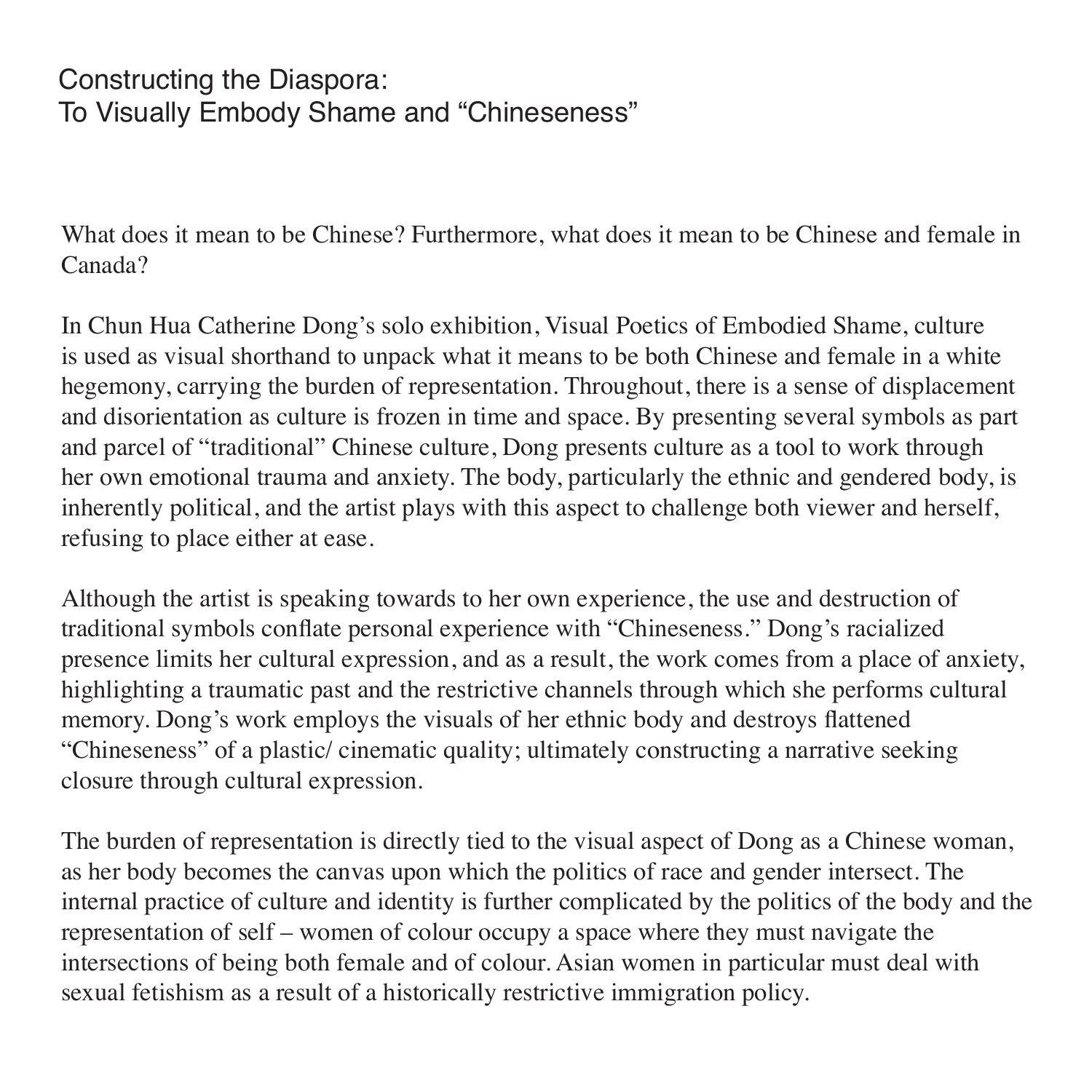

Chun Hua Catherine Dong, *When I Was Born*, 2010. Installation view.

While Chinese culture is complicated and multifaceted, the diaspora tend to flatten their culture upon arrival to Canada. It is not a unique phenomenon; this is a way to elevate rituals, as the diaspora both preserve and construct new meaning in response to the host culture. Dong has come to treat symbols in this same  $way - to$  construct new meaning, but also to make static these symbols and flatten them as monolithically "Chinese." Culture has long been a method to process the emotional trauma of upheaval, and Dong's use of culture is no different. Within the performatice installation in the gallery, familial traditions come to represent the self and the place of the self in society. The peanut is presented as the Chinese symbol of marriage and childbirth. For Dong, the invitation to the audience to shuck these peanuts is an iconoclasm of Chinese culture. To destroy the peanut is a cleansing act for the artist and a way to come to terms with the trauma of her dissolved marriage.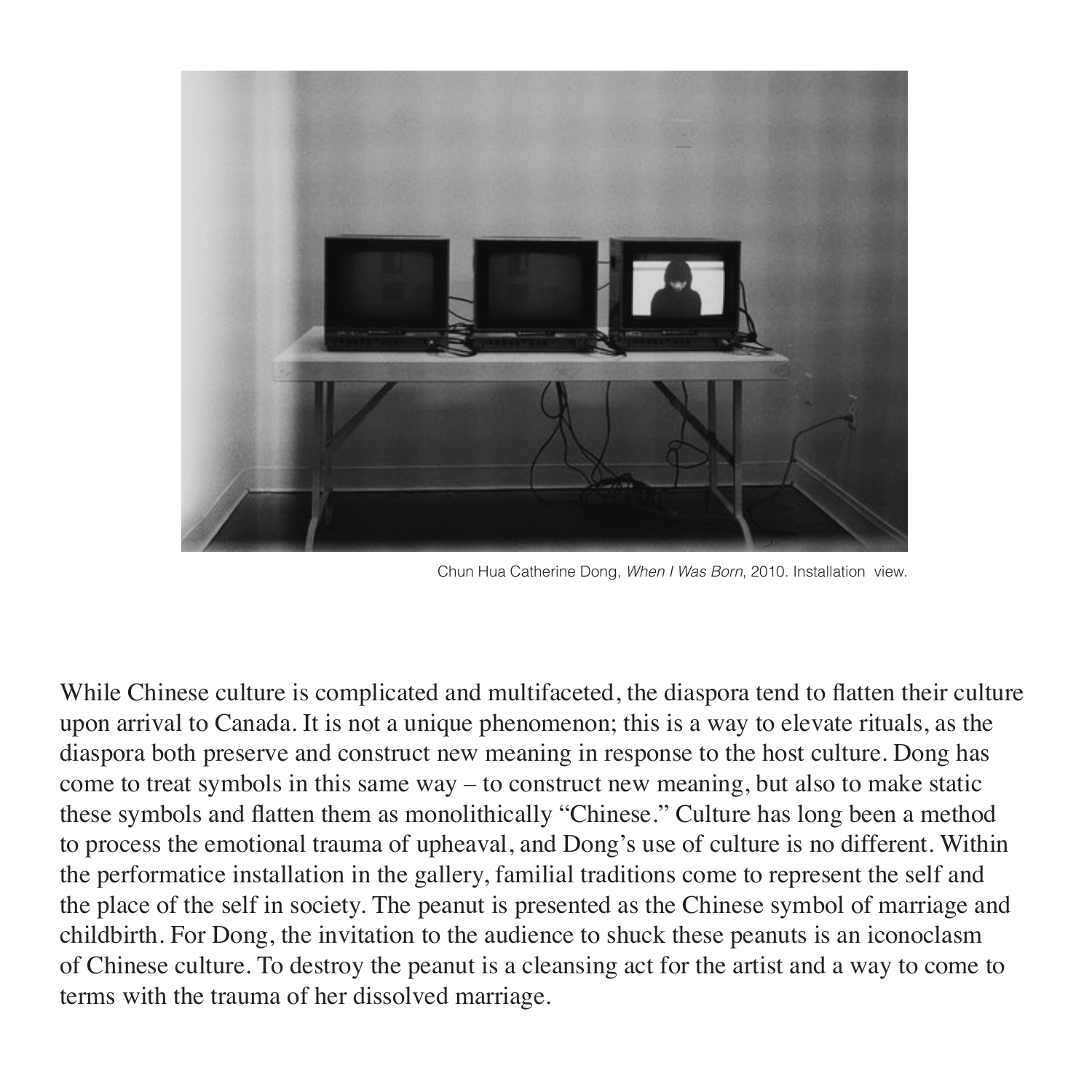

Left: Chun Hua Catherine Dong, *Visual Poetic of Embodied Shame,* 2014. Video still.

Front: Chun Hua Catherine Dong, *Absent Husband,* 2014. Ink jet print.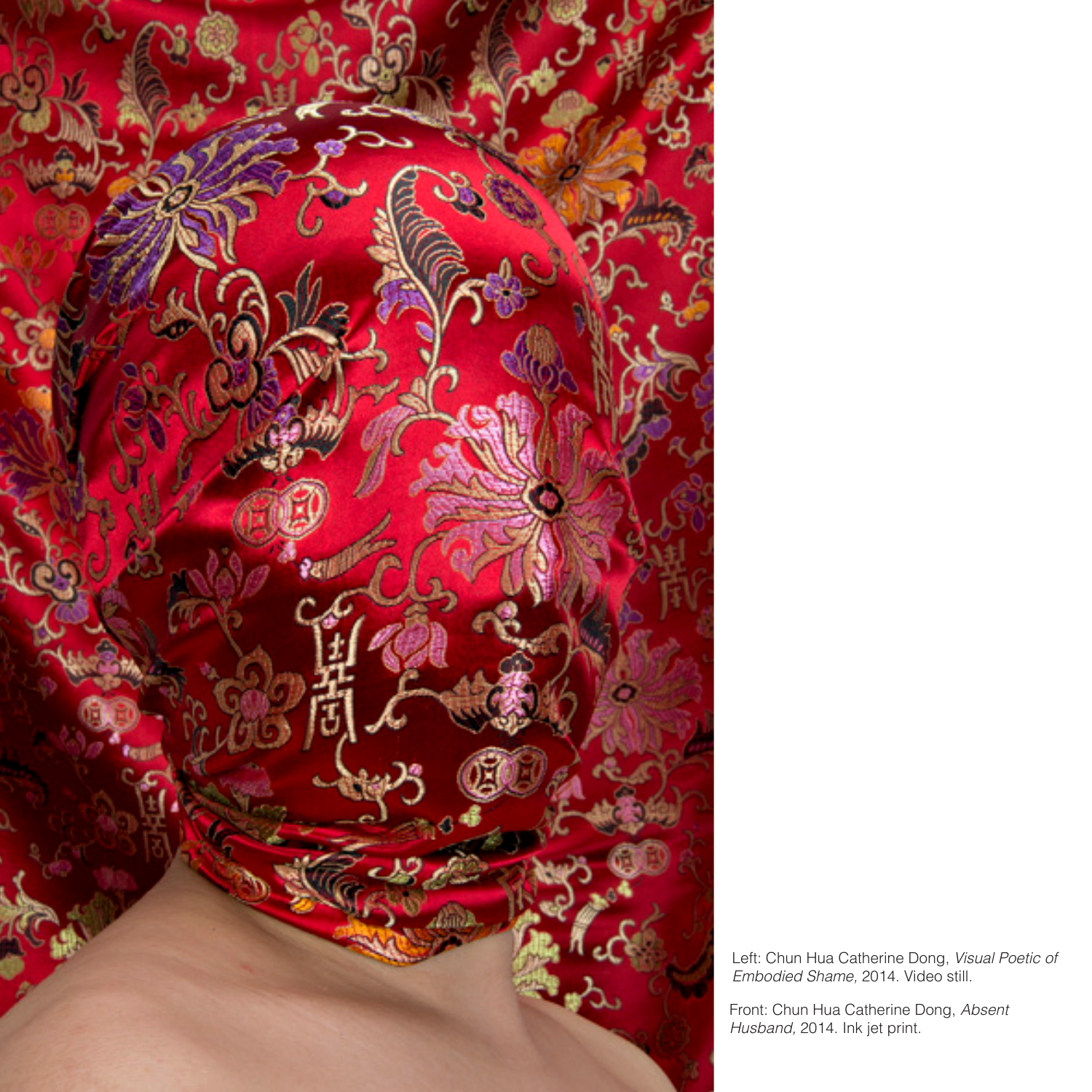The iconoclast-as-artist here succeeds not in destroying these images of Chinese culture, but in building them up and constructing new meaning, as most audiences are only introduced to these symbols through the artist's invitation to destroy. The work asserts a symbolic meaning that is utterly foreign; therefore, this destruction invites the audience to assist in resolving Dong's troubled past, and should not be misconstrued as a critique of Chinese patriarchy, but rather as a clash of worlds and cultures.

In the work, *Visual Poetic of Embodied Shame*, Dong is aware of the dilemma of representation, as she wraps her face with Chinese silk. She writes, "While my collective identity becomes visible, my individuality as an individual disappears because the gesture of covering my face with fabric is a metaphor of self-effacing." By obscuring her face, literally, with "Chineseness," Dong begins to delve into the contradiction of employing a cultural repertoire to divulge her own personal history of shame. The visual ploy of collectivism at first glance holds up a mirror to the viewer upon further scrutiny, challenging pre-conceived notions of "Western" individuality and "Chinese" collectivism. Dong obscures conceptions of cultural, patriarchal and ethnic superiority by projecting her pervasive shame alongside subversive voyeuristic pleasures of herself as artist subjected to gendered humiliation.

Dong tackles history, culture, and representation within a third-world feminist framework that is critical of the tendency to see women of colour as needing to be rescued. She frequently portrays herself as both the male and female in sexual, almost voyeuristic, vignettes. Here, the artist is begging the audience to rescue her from the flattened image of her feminized and racialized self and the emotional scars of her past, rather than an imagined patriarchal figure. In presenting herself as the site where race and gender intersect, clash, and conflate, the artist looks to resolve her personal issues of representation and cultural anxiety. Dong performs for closure, to grapple with the trauma inflicted upon her body.

*Victoria Sung*